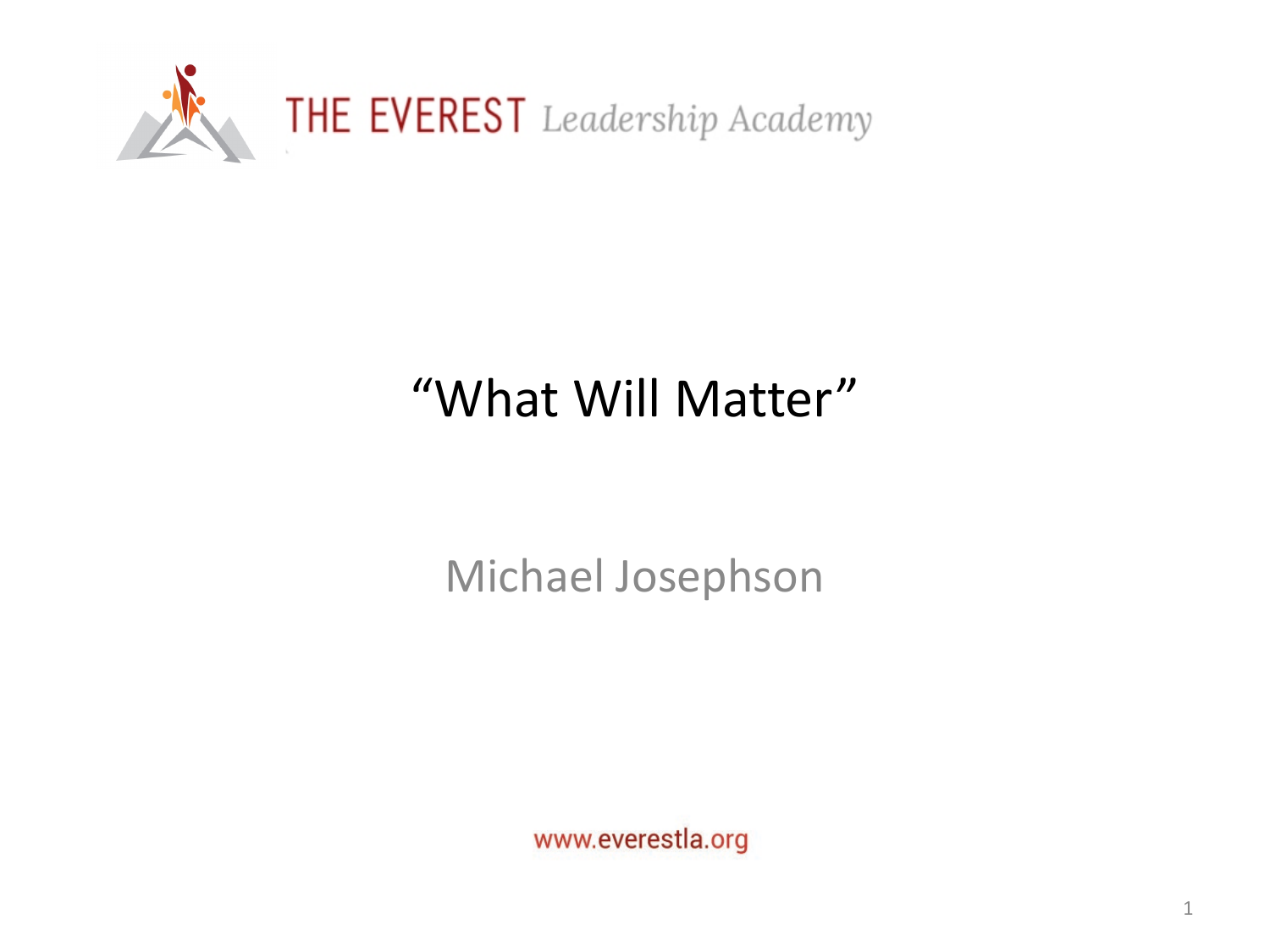

*"Ready or not, someday it will come to an end. There will be no more surprises, no minutes, hours or days. All things you collected, whether treasured or forgotten, will pass to someone else. Your wealth, fame and temporal power will shrivel to irrelevance. Your grudges, resentments, frustrations and jealousies will finally disappear.*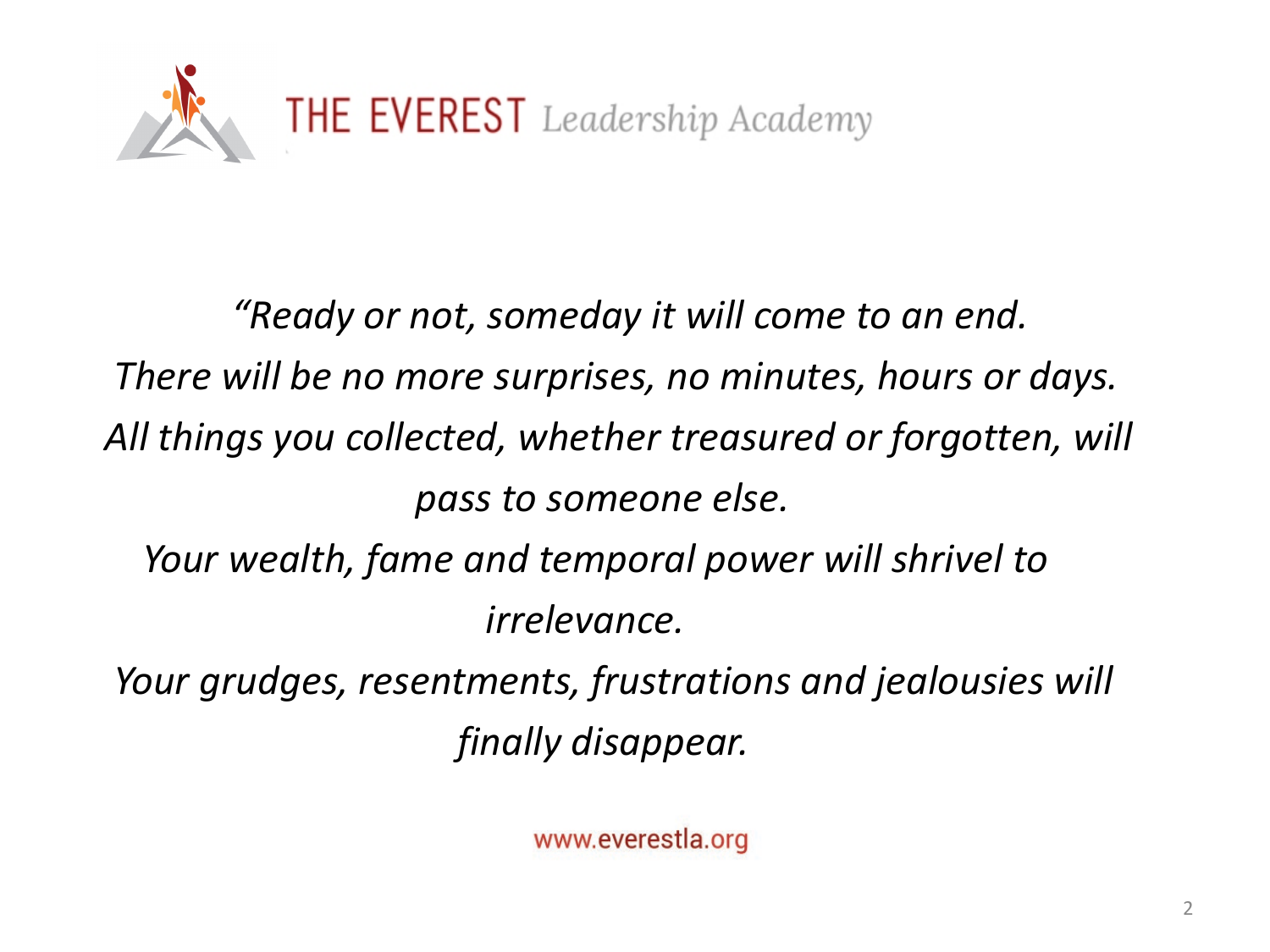

## *So too your hopes, ambitions, plans, and to-do lists will expire*

*The wins and losses that once seemed so important will fade away*

*It won't matter where you came from, or on what side of the tracks you lived, at the end. It won't matter whether you were beautiful or brilliant.*

*Even your gender and skin color will be irrelevant.*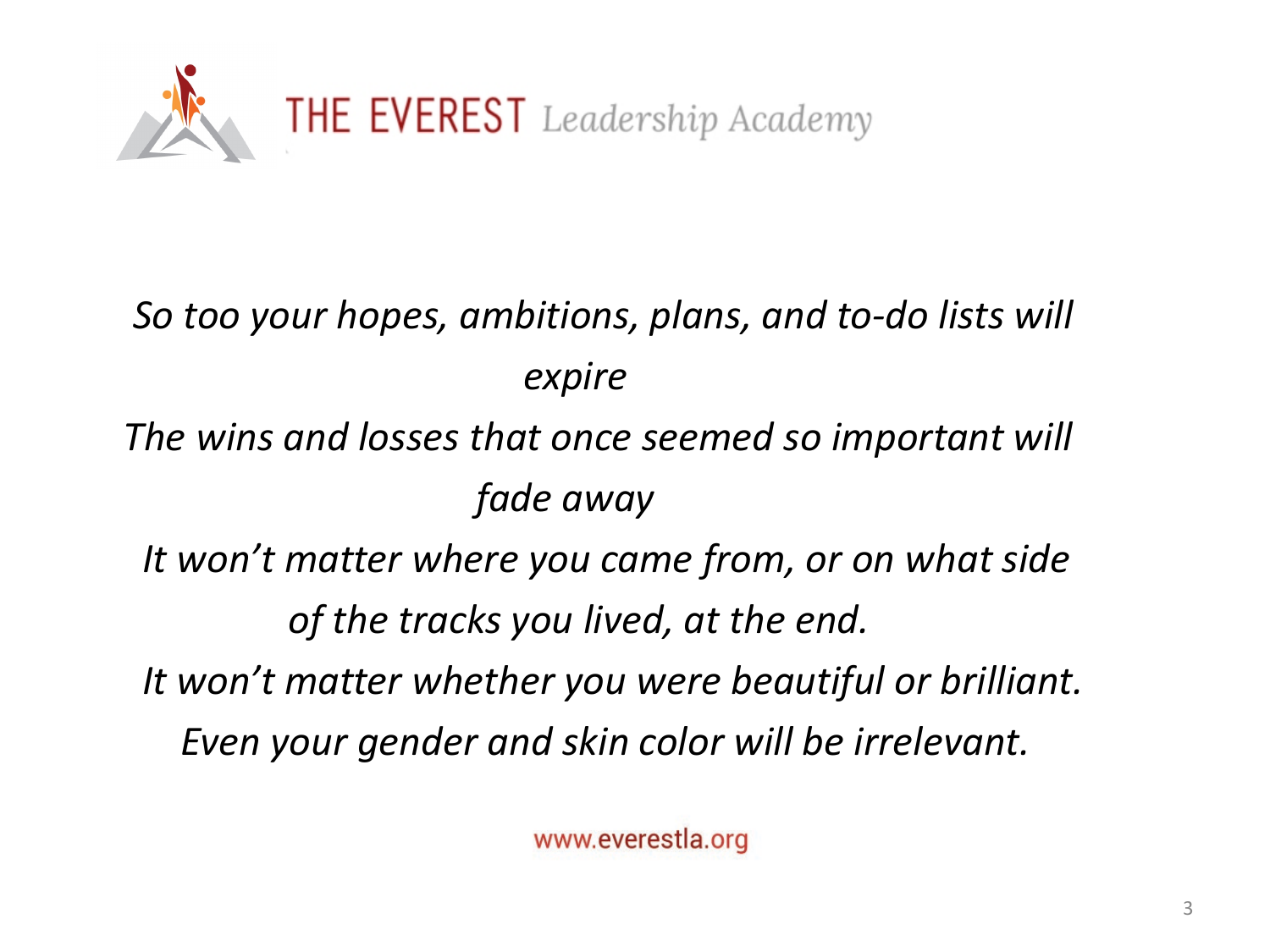

*So what will matter? How will the value of your days be measured? What will matter is not what you bought, but what you built; not what you got, but how you gave. What will matter is not your success, but your significance. What will matter is not what you learned, but but what you taught. What will matter is every act of integrity, compassion, courage or sacrifice that enriched, empowered or encouraged others to emulate your example*